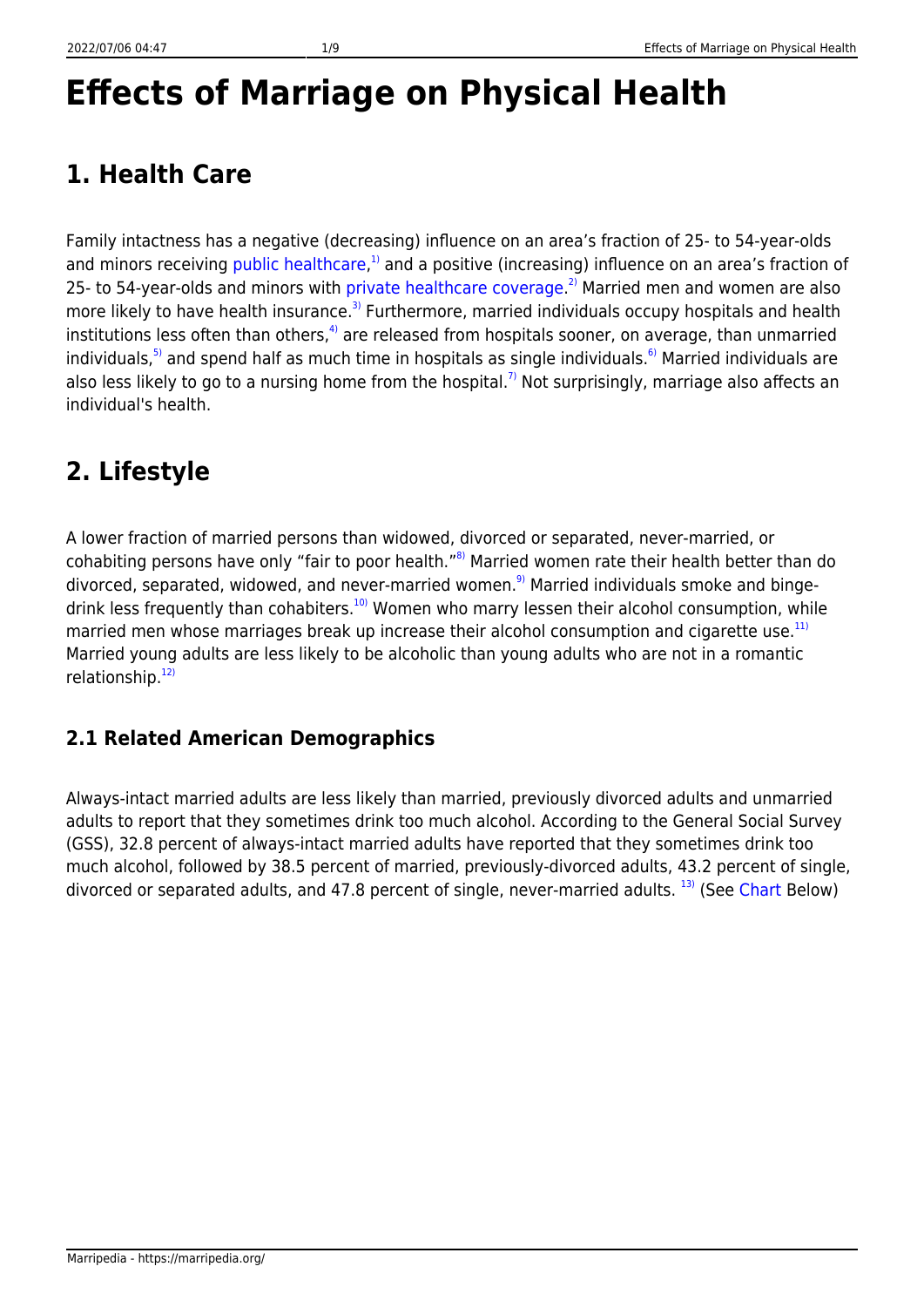

#### **3. Severe Illnesses**

Married men and women have higher survival rates after being diagnosed with cancer, regardless of the stage of the cancer's progression, than do their unmarried counterparts.<sup>[14\)](#page--1-0)</sup> Married persons' responses to cancer treatment are better and are comparable to those of people 10 years younger.<sup>[15\)](#page--1-0)</sup> After being diagnosed with prostate cancer, married men live longer.<sup>[16\)](#page--1-0)</sup> [Unmarried women with breast](https://marripedia.org/effects_of_pregnancy_on_breast_cancer_risks) [cancer](https://marripedia.org/effects_of_pregnancy_on_breast_cancer_risks) are more likely to be diagnosed later and have higher three-year (breast cancer-specific) morbidity.[17\)](#page--1-0) Similarly, a smaller ratio of married individuals die of cirrhosis of the liver, lung cancer, tuberculosis, and diabetes than never-married, divorced, and widowed individuals, controlling for age.<sup>[18\)](#page--1-0)</sup> Married people are less likely to die after being hospitalized for a heart attack.<sup>[19\)](#page--1-0)</sup> Always single and widowed men and women have higher stroke risks than married men and women.<sup>[20\)](#page--1-0)</sup> Marriage also has significant benefits for an individual's [mental health.](https://marripedia.org/effects.of.marriage.on.mental.health)

### **4. Longevity**

Married people have lower mortality rates.<sup>[21\)](#page--1-0)</sup> including lower risk of death from accidents, disease, self-inflicted injuries,<sup>[22\)](#page--1-0)</sup> and suicide.<sup>[23\)](#page--1-0)</sup> Compared to those who are married, those who are divorced/ separated have an 83 percent higher risk of suicide, those who are never married have a 48 percent higher risk, and those who are widowed have a 41 percent higher risk. $^{24}$  The longer a person's marriage, the lower is their mortality risk, relative to that of the unmarried.<sup>[25\)](#page--1-0)</sup> Having children further reduces the risk of suicide. Marital unions without children have a 33 percent lower risk of suicide than single adults, whereas marital unions with children experience a 48 percent decreased risk.<sup>[26\)](#page--1-0)</sup>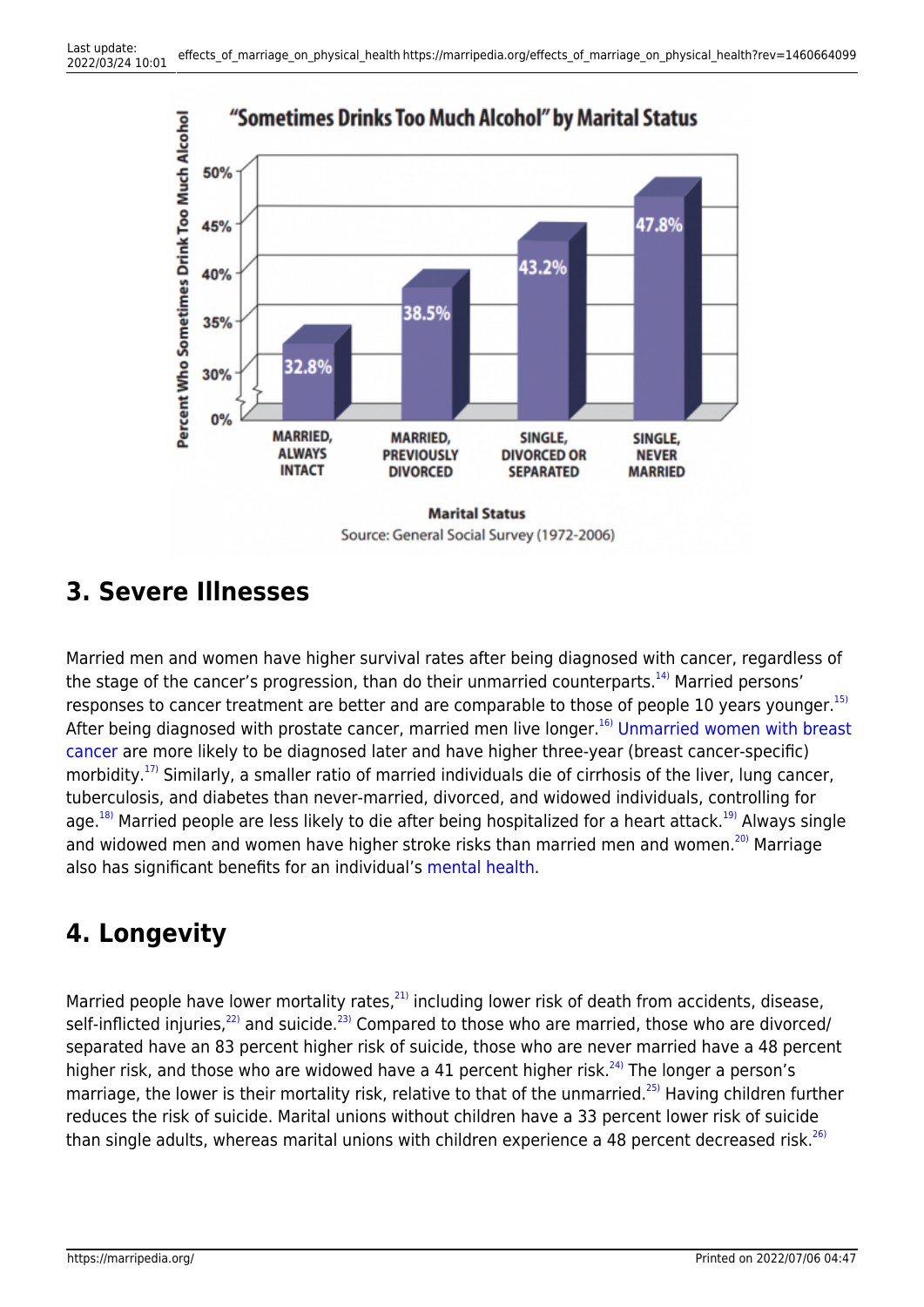### **5. STDs and Pregnancy**

Married mothers practice better prenatal care and more consistently avoid harmful substances than unmarried mothers do.<sup>[27\)](#page--1-0)</sup> Married mothers are less likely to have low birth weight children than stably cohabiting mothers or mothers involved in a romantic relationship with their baby's father.<sup>[28\)](#page--1-0)</sup> Married women have significantly fewer abortions than unmarried women.<sup>[29\)](#page--1-0)</sup>

#### **5.1 Related American Demographics**

According to the National Health and Social Life Survey, those in always-intact marriages were least likely to have ever had a sexually transmitted disease (1.3 percent). Sexually transmitted disease is more prevalent in non-intact family structures and among singles: 1.8 percent of those who were always single have had a sexually transmitted disease; 3 percent of those who were divorced or separated have had a sexually transmitted disease and 3.1 percent of those who were divorced and remarried had ever had a sexually transmitted disease.<sup>[30\)](#page--1-0)</sup> (See [Chart](http://downloads.frc.org/EF/EF13K50.pdf) Below)



Source: National Health and Social Life Survey, 1992

## **6. Children's Well-Being**

#### (See [Effects of Divorce on Children's Health](https://marripedia.org/effects_of_divorce_on_children_s_health))

Children and adolescents from intact married families enjoy more emotional and behavioral well-being than children in cohabiting or step families.<sup>[31\)](#page--1-0)</sup> According to the National Survey of Children's Health, children who live with both biological parents score lower on the behavior problems scale (49.0) than those who live with a [biological parent](https://marripedia.org/effects.of.divorce.on.children.s.behavior) and a stepparent (51.8), $32$ ) and children who live with both biological parents or two adoptive parents are more socially developed than [those who do](https://marripedia.org/effects.of.divorce.on.children.s.social.skills)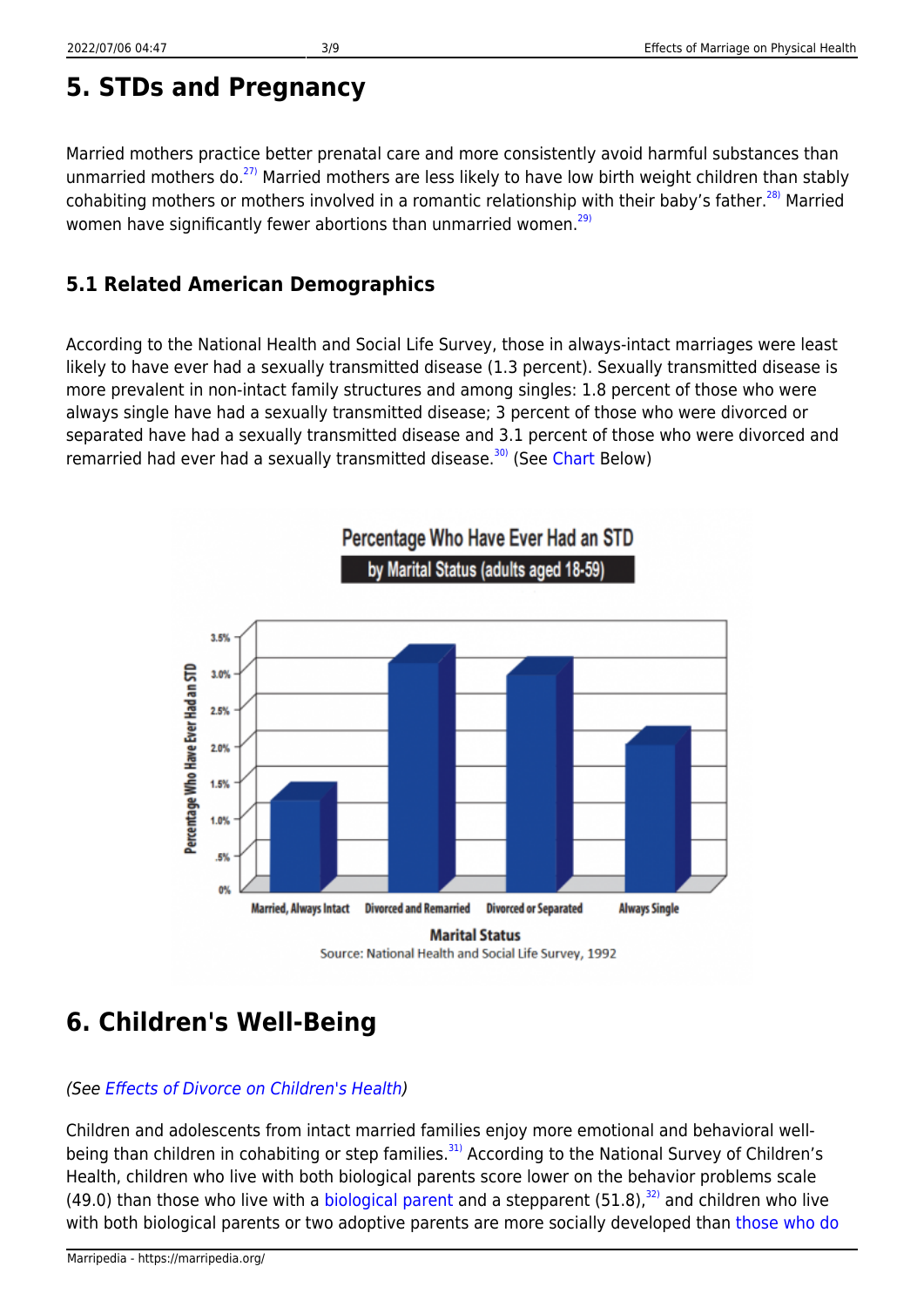[not.](https://marripedia.org/effects.of.divorce.on.children.s.social.skills)<sup>[33\)](#page--1-0)</sup> Adolescents who live with both biological parents are less likely to use hard drugs than those living in step-families, those whose parents have divorced, or those raised by a cohabiting single parent.<sup>[34\)](#page--1-0)</sup> Similarly, according to the National Longitudinal Study of Adolescent Health, children who live with both biological parents are less likely to get drunk.<sup>[35\)](#page--1-0)</sup>

Girls raised in intact married families have a later onset of puberty and thus are less likely to experience [teenage pregnancy](https://marripedia.org/effects_of_family_structure_on_teen_pregnancies).<sup>[36\)](#page--1-0)</sup>

#### **6.1 Related American Demographics**

According to the Adolescent Health Survey (Wave I), female students in Grades 7-12 have an average of 0.71 sexual partners when they live in intact married families, whereas those who have a stepparent or divorced parents have an average of 1.39 and 1.29 sexual partners, respectively.<sup>[37\)](#page--1-0)</sup> (See [Chart](http://downloads.frc.org/EF/EF08K28.pdf) Below)



**Sexual Intercourse Partners for Girls by Family Structure** 

Source: Adolescent Health Survey, Wave I. Adolescents grade 7-12.

#### [1\)](#page--1-0)

Specifically, family intactness has a very precisely determinable, negative influence on an area's fraction of 25-to 54-year-olds and minors receiving public healthcare.

Precision has no formal meaning. It indicates how clearly determinable (distinguishable from zero) an influence on an outcome is. Precision is comparable to standard deviation. Low/ no precision indicates a high standard of deviation in which data points spread over a large range of value, signifying that the influence of one variable over another is relatively uncertain. High precision indicates a low standard of deviation in which data points hover around the mean, signifying that the influence of one variable over another is relatively certain. For further elaboration see ["Marriage and Economic Well-](http://marri.frc.org/get.cfm?i=RS11E03)[Being: The Economy of the Family Rises or Falls with Marriage"](http://marri.frc.org/get.cfm?i=RS11E03)

Henry Potrykus and Patrick Fagan, "U.S. Social Policy Dependence on the Family, Derived from the Index of Belonging," (2013). Available at<http://marri.us/policy-2013>. [2\)](#page--1-0)

Specifically, family intactness has a very precisely determinable, positive influence on an area's fraction of 25-to 54-year-olds and minors with private healthcare coverage.

Henry Potrykus and Patrick Fagan, "U.S. Social Policy Dependence on the Family, Derived from the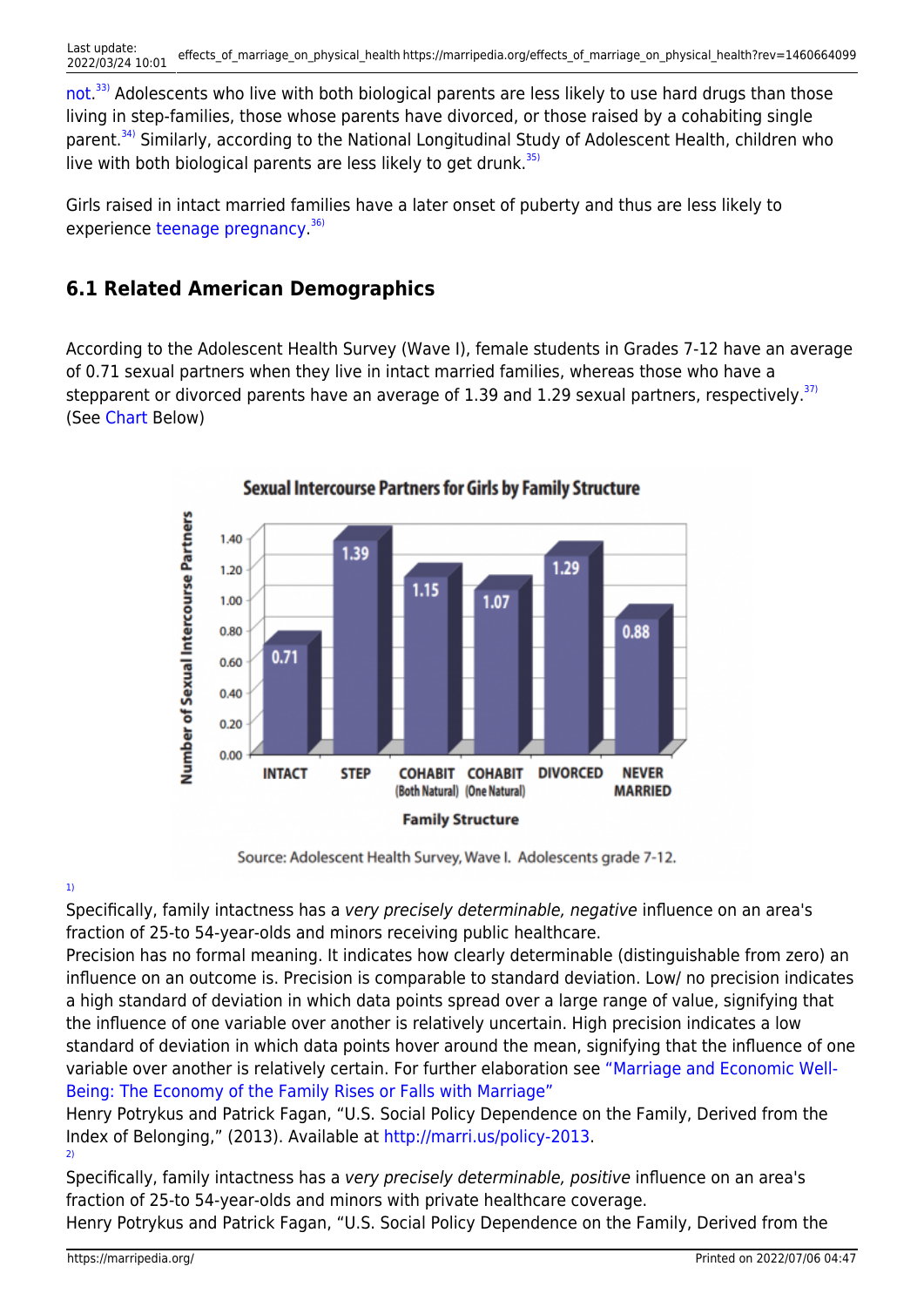[3\)](#page--1-0)

[8\)](#page--1-0)

[9\)](#page--1-0)

Index of Belonging," (2013). Available at<http://marri.us/policy-2013>.

R.G. Wood, B. Goesling, and S. Avellar, "The Effects of Marriage on Health: Synthesis of Current Research Evidence," Contract # 233-02-0086 (Washington, D.C.: ASPE, HHS 2007). Available at <http://aspe.hhs.gov/hsp/07/marriageonhealth/index.htm>. As cited in Jana Staton, "Making the Connection Between Healthy Marriage and Health Outcomes: What the Research Says" National Healthy Marriage Resource Center Research Brief (2009): 1-18. Available at

<http://www.healthymarriageinfo.org/resource-detail/index.aspx?rid=3649.>Accessed 8 September 2011.

Lauren Duberstein Lindberg and Susheela Singh "Sexual Behavior of Single Adult American Women," Perspectives on Sexual and Reproductive Health 40, no. 1 (March 2008): 1 [4\)](#page--1-0)

P.M. Prior and B.C. Hayes, "Marital Status and Bed Occupancy in Health and Social Care Facilities in the United Kingdom," Public Health 115, (2001): 402.

Lois M. Verbrugge, "Marital Status and Health," Journal of Marriage and the Family 41, no. 2 (1979): 278. [5\)](#page--1-0)

Howard S. Gordon and Gary E. Rosenthal, "Impact of Marital Status on Outcomes in Hospitalized Patients: Evidence from an Academic Medical Center," Archives of Internal Medicine 155, (1995): 2467. [6\)](#page--1-0)

Lois Verbrugge and Donald Balaban, "Patterns of Change, Disability and Well-Being," Medical Care 27, (1989): S128-S147. As cited in Glenn T. Stanton, "Why Marriage Matters." Available at <http://www.ampartnership.org/resourcecenter/news/89-why-marriage-matters.html>. Accessed 27 July 2011. [7\)](#page--1-0)

Howard S. Gordon and Gary E. Rosenthal, "Impact of Marital Status on Outcomes in Hospitalized Patients: Evidence from an Academic Medical Center," Archives of Internal Medicine 155, (1995): 2466, 2468.

Charlotte A. Schoenborn, "Marital Status and Health: United States, 1999-2002," Advance Data and Statistics no. 351 (2004): 9.

Beth A. Hahn, "Marital Status and Women's Health: The Effect of Economic Marital Acquisitions," Journal of Marriage and Family 55, (1993): 502

Simó-Noguera, Carles, et al. "The Effect on Health of Marital and Cohabitation Status." Revista Española De Investigaciones Sociologicas no. 151 (July 2015): 141, 156. [10\)](#page--1-0)

Theodore D. Fuller, "Relationship Status, Health, and Health Behavior: An Examination of Cohabiters and Commuters," Sociological Perspectives 53, no. 2 (2010): 236. [11\)](#page--1-0)

Debra Umberson, "Gender, Marital Status and the Social Control of Health Behavior," Social Science and Medicine 34, no. 8 (1992): 910.

Lois Verbrugge and Donald Balaban, "Patterns of Change, Disability and Well-Being," Medical Care 27, (1989): S128-S147.

Susan L. Brown, and Lauren N Rinelli, "Family Structure, Family Processes, and Adolescent Smoking and Drinking," Journal of Research On Adolescence 20, no. 2 (June 2010): 265-266. [12\)](#page--1-0)

Jeremy E. Uecker, "Marriage and Mental Health among Young Adults," Journal Of Health & Social Behavior 53, no. 1 (March 2012): 67. [13\)](#page--1-0)

This chart draws on data collected by the General Social Survey, 1972-2006. From 1972 to 1993, the sample size averaged 1,500 each year. No GSS was conducted in 1979, 1981, or 1992. Since 1994,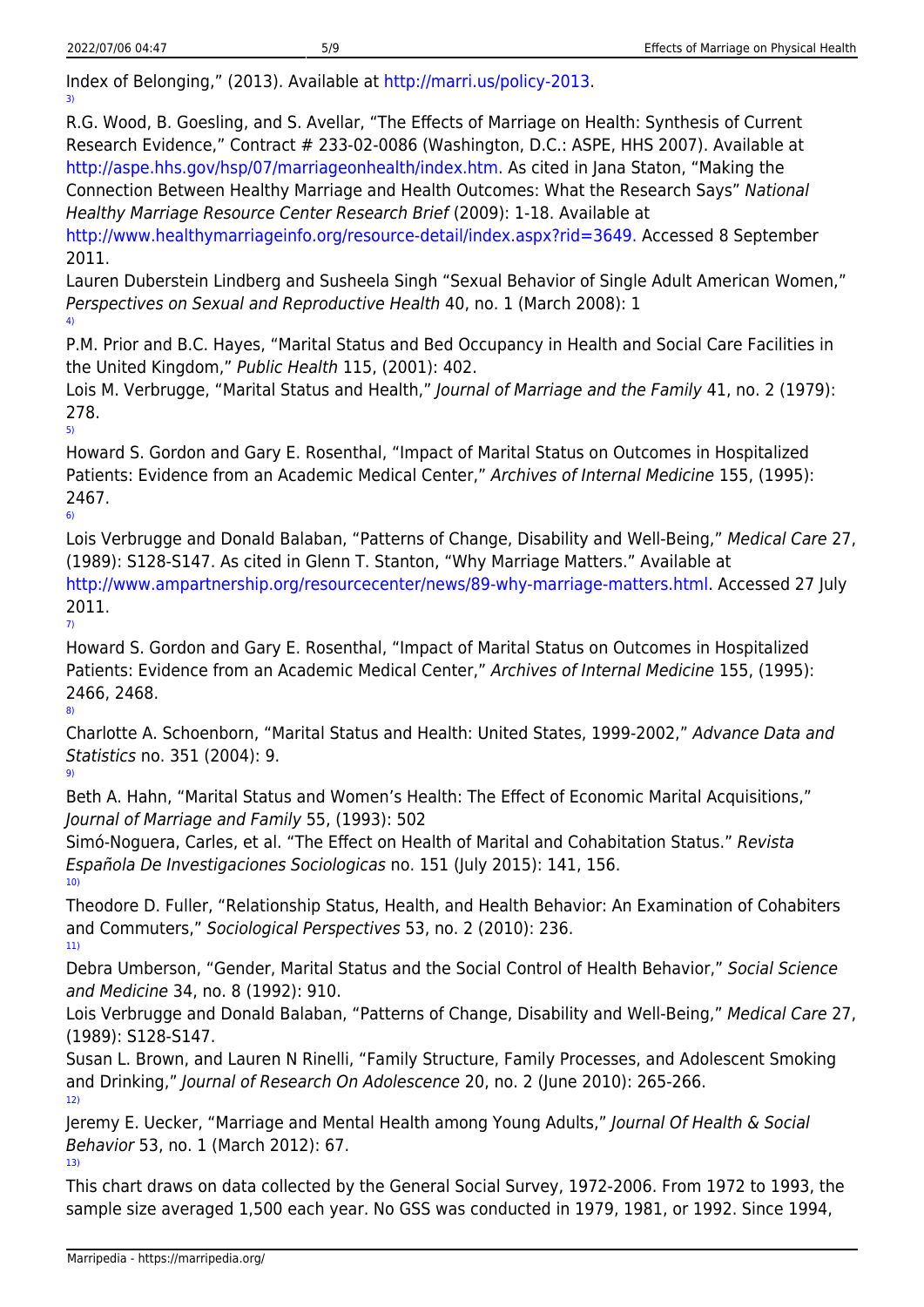the GSS has been conducted only in even-numbered years and uses two samples per GSS that total approximately 3,000. In 2006, a third sample was added for a total sample size of 4,510. Patrick F. Fagan and Althea Nagai, "'Sometimes Drinks Too Much Alcohol' by Marital Status," Mapping America Project. Available at <http://downloads.frc.org/EF/EF10A53.pdf> [14\)](#page--1-0)

James S. Goodwin, et al., "The Effect of Marital Status on Stage, Treatment, and Survival of Cancer Patients," Journal of the American Medical Association 258, (1987): 3127-3128. Håkon Kravdall, and Astri Syse, "Changes Over Time In the Effect of Marital Status on Cancer Survival," BMC Public Health 11, no. 1 (January 2011): 806, 814.

[15\)](#page--1-0)

James Goodwin, et al., "The Effect of Marital Status on Stage, Treatment, and Survival of Cancer Patients," Journal of the American Medical Association 258, (1987): 3125-3130. As cited in Glenn T. Stanton, "Why Marriage Matters." Available at

<http://www.ampartnership.org/resourcecenter/news/89-why-marriage-matters.html>. Accessed 27 July 2011.

[16\)](#page--1-0)

A. Krongrad, et al., "Marriage and Mortality in Prostate Cancer," Journal of Urology 156, no. 5 (November 1996): 1696-1670. As cited in Roger Dobson, "From Cancer to Heart Disease, The Amazing, Life-saving Benefits of Marriage." Available at

[http://www.dailymail.co.uk/health/article-1049134/From-cancer-heart-disease-amazing-life-saving-ben](http://www.dailymail.co.uk/health/article-1049134/From-cancer-heart-disease-amazing-life-saving-benefits-marriage.html) [efits-marriage.html](http://www.dailymail.co.uk/health/article-1049134/From-cancer-heart-disease-amazing-life-saving-benefits-marriage.html). Accessed 27 July 2011.

Du, KL, et al. "Impact of Marital Status and Race on Outcomes of Patients Enrolled in Radiation Therapy Oncology Group Prostate Cancer Trials," Supportive Care In Cancer 20, no. 6 (June 2012): 1319, 1321-1322.

[17\)](#page--1-0)

Cynthia Osborne, et al., "The Influence of Marital Status on the Stage at Diagnosis, Treatment, and Survival of Older Women with Breast Cancer," Breast Cancer Research and Treatment 93, (2005): 43-44. [18\)](#page--1-0)

Walter R. Gove, "Sex, Marital Status, and Mortality," The American Journal of Sociology 79, no. 1 (1973): 54-57.

[19\)](#page--1-0)

Vijay Chandra, et al., "The Impact of Marital Status on Survival after an Acute Myocardial Infarction: A Population-based Study," American Journal of Epidemiology 117, no. 3 (1983): 322.

Liu, Hui, "Till Death Do Us Part: Marital Status and U.S. Mortality Trends, 1986 – 2000," Journal of Marriage & Family 71, no. 5 (December 2009): 1171.

Philip Andrew Quinones, et al. "Marital Status Shows A Strong Protective Effect on Long-term Mortality Among First Acute Myocardial Infarction-Survivors with Diagnosed Hyperlipidemia – Findings From the MONICA/KORA Myocardial Infarction Registry," BMC Public Health 14, no. 1 (February 2014): 3,10,12. Joanna Maselko, et al, "The Intersection of Sex, Marital Status, and Cardiovascular Risk Factors in Shaping Stroke Incidence: Results from the Health and Retirement Study," Journal Of The American Geriatrics Society 57, no. 12 (December 2009): 2295. [20\)](#page--1-0)

Joanna Maselko, et al, "The Intersection of Sex, Marital Status, and Cardiovascular Risk Factors in Shaping Stroke Incidence: Results from the Health and Retirement Study," Journal Of The American Geriatrics Society 57, no. 12 (December 2009): 2295. [21\)](#page--1-0)

Lee A. Lillard and Linda J. Waite, "'Til Death Do Us Part: Marital Disruption and Mortality," American Journal of Sociology 100, no. 5 (1995): 1144.

Jonathan Gardner and Andrew Oswald, "How Is Mortality Affected by Money, Marriage, and Stress?" Journal of Health Economics (2004): 1190-1191.

Richard G. Rogers, "Marriage, Sex, and Mortality," Journal of Marriage and Family 57, (1995): 520.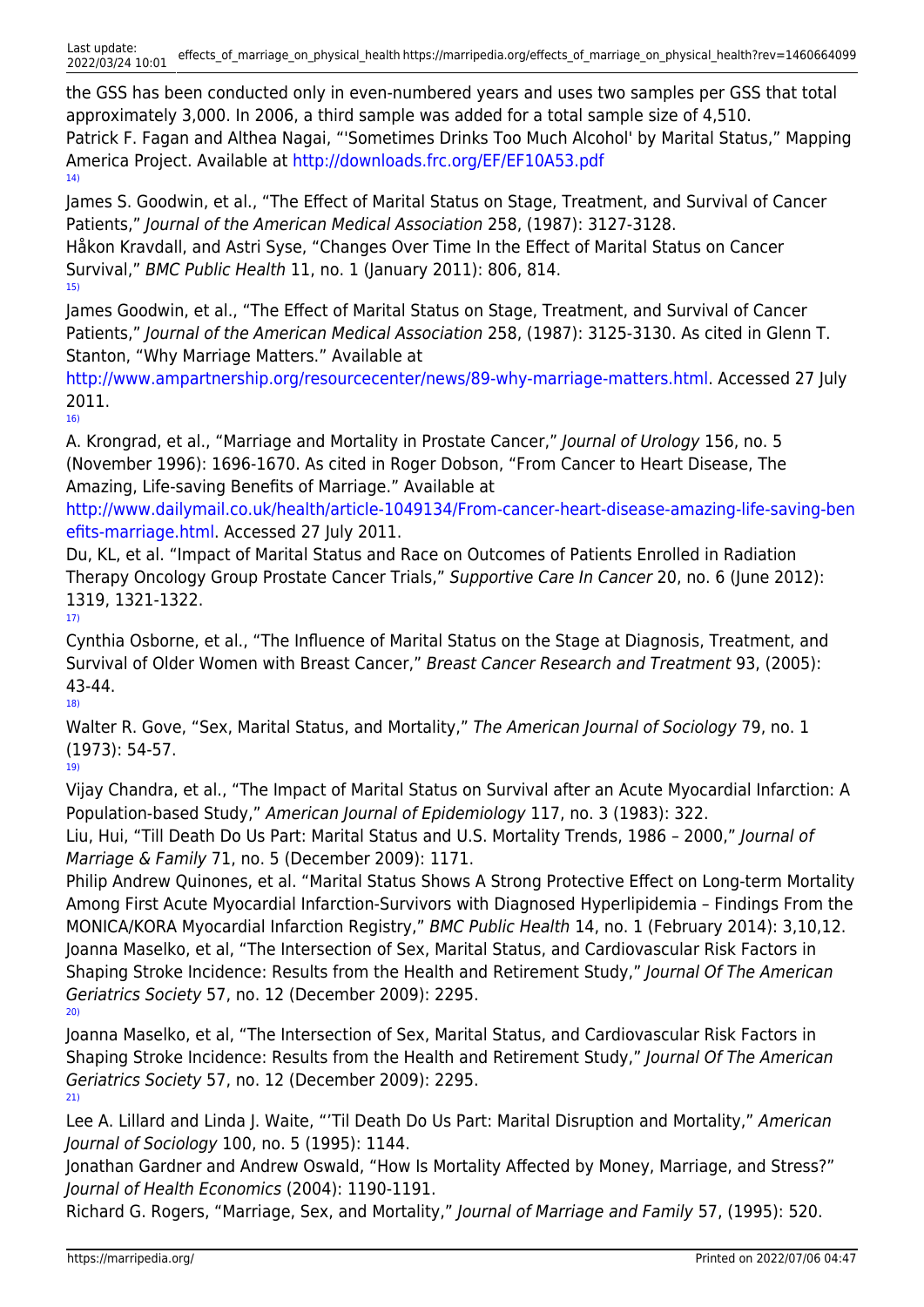Robert M. Kaplan and Richard G. Kronick, "Marital Status and Longevity in the United States Population," Journal of Epidemiology and Community Health 60, no. 9 (2006): 761-762.

Yuanreng Hu and Noreen Goldman, "Mortality Differentials by Marital Status: An International Comparison," Demography 27, no. 2 (1990): 239, 246-247.

Shah Ebrahim, et al., "Marital Status, Change in Marital Status, and Mortality in Middle-aged British Men," American Journal of Epidemiology 142, (1995): 836.

Frans Van Poppel and Inez Joung, "Long-Term Trends in Marital Status: Mortality Differences in the Netherlands 1850-1970," Journal of Biosocial Science 33, (2001): 288-289.

John E. Murray, "Marital Protection and Marital Selection: Evidence from a Historical-Prospective Sample of American Men," Demography 37, no. 4 (2000): 519.

Ellen E. Kisker and Noreen Goldman, "Perils of Single Life and Benefits of Marriage," Social Biology 34, no. 3-4 (1987): 137, 140.

Pekka Martikainen, et al., "Differences in Mortality by Marital Status in Finland from 1976-2000: Analyses of Changes in Marital-Status Distributions, Socio-Demographic and Household Composition, and Cause of Death," Population Studies 69, no. 1 (2005): 102, 107.

Frank Trovato and Gloria Lauris, "Marital Status and Mortality in Canada: 1951-1981," Journal of Marriage and the Family 51, (1989): 910, 912. [22\)](#page--1-0)

Robert Coombs, "Marital Status and Personal Well-Being: A Literature Review," Family Relations 40, (1991): 97-102. As cited in Glenn T. Stanton, "Why Marriage Matters." Available at

<http://www.ampartnership.org/resourcecenter/news/89-why-marriage-matters.html>. Accessed 27 July 2011.

Kjersti Norgård Berntsen, "Trends In Total and Cause-Specific Mortality by Marital Status Among Elderly Norwegian Men and Women," BMC Public Health 11, no. 1 (January 2011): 537, 540. [23\)](#page--1-0)

Denney, Justin T., et al, "Adult Suicide Mortality in the United States: Marital Status, Family Size, Socioeconomic Status, and Differences by Sex," Social Science Quarterly 90, no. 5 (December, 2009): 1174. [24\)](#page--1-0)

Denney, Justin T., et al, "Adult Suicide Mortality in the United States: Marital Status, Family Size, Socioeconomic Status, and Differences by Sex," Social Science Quarterly 90, no. 5 (December 15, 2009): 1174. [25\)](#page--1-0)

Lee A. Lillard and Linda J. Waite, "'Til Death Do Us Part: Marital Disruption and Mortality," American Journal of Sociology 100, no. 5 (1995): 1149.

Dupre, ME, AN Beck, and SO Meadows, "Marital Trajectories and Mortality Among US Adults," American Journal Of Epidemiology 170, no. 5 (September 2009): 546, 549-550. CINAHL Complete, EBSCOhost (accessed June 30, 2015). [26\)](#page--1-0)

Denney, J. T., "Family and Household Formations and Suicide in the United States," Journal of Marriage and Family 72, (2010): 208, 209. [27\)](#page--1-0)

Rachel T. Kimbro, "Together Forever? Romantic Relationship Characteristics and Prenatal Health Behaviors," Journal of Marriage and Family 70, (2008): 751-753.

Julien O. Teitler, "Father Involvement, Child Health and Maternal Health Behavior," Children and Youth Services Review 23, no. 4-5 (2001): 413-414. [28\)](#page--1-0)

Sheryl T. Bird, et al., "Beyond Marital Status: Relationship Type and Duration and the Risk of Low Birth Weight," Family Planning Perspectives 32, no. 6 (2000): 285.

Julien O. Teitler, "Father Involvement, Child Health and Maternal Health Behavior," Children and Youth Services Review 23, no. 4-5 (2001): 413.

[29\)](#page--1-0)

National Center for Health Services, National Vital Statistics Reports 58, no. 4 (14 October 2009),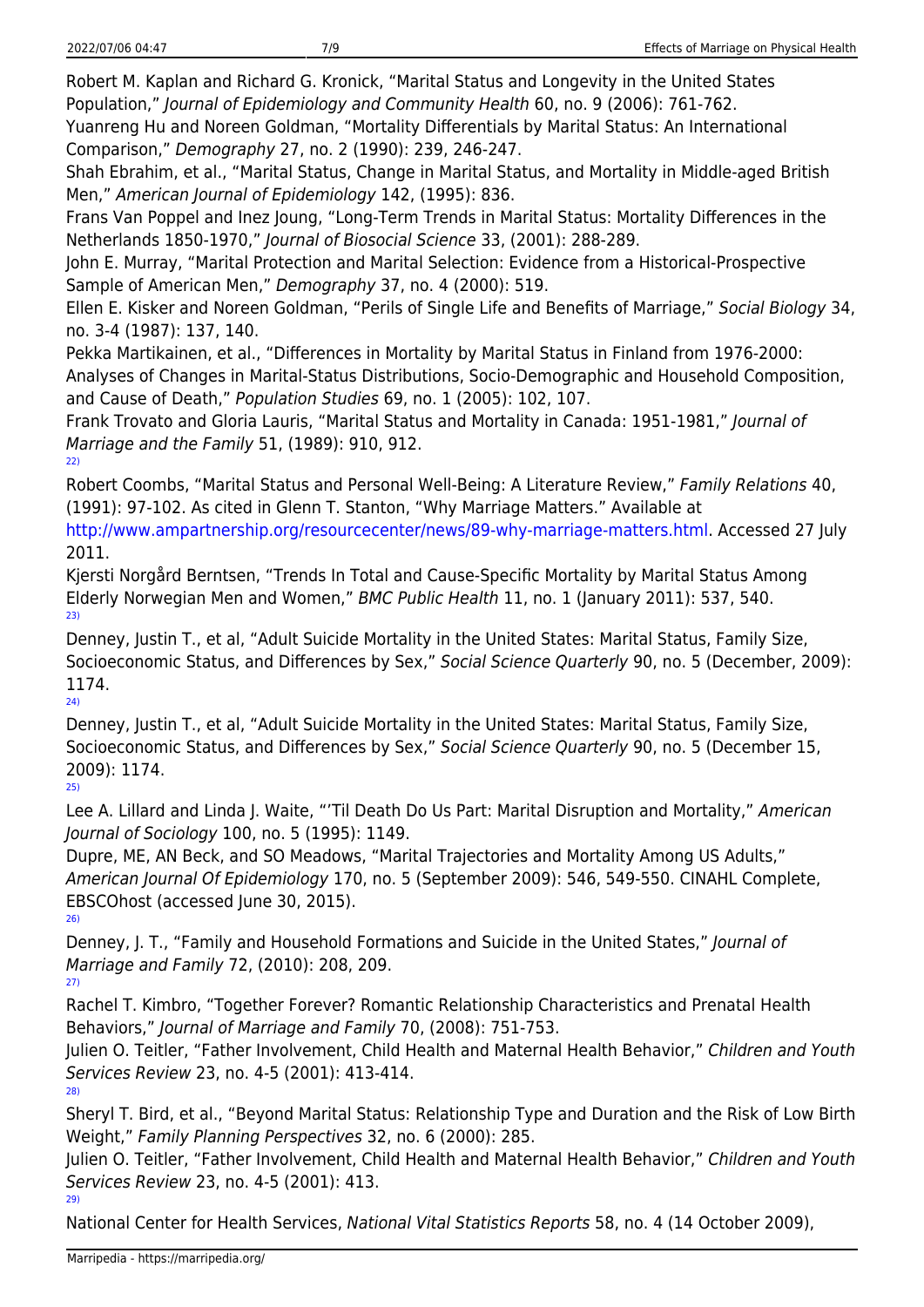Table 5, "Pregnancy, Live Birth, and Induced Abortion Rates, by Marital Status and Race and Hispanic Origin: United States, 1990-2005." As cited in Patrick F. Fagan, Thomas J. Tacoma, Brooke A. Tonne, and Alexander W. Matthews, "The Annual Report on Family Trends: 2011, The Behaviors of the American Family in the Five Major Institutions of Society" (February 2011): 101-102. Available at [http://marri.frc.org/get.cfm?i=RS11B01.](http://marri.frc.org/get.cfm?i=RS11B01) Accessed 20 July 2011. [30\)](#page--1-0)

Patrick F. Fagan and Althea Nagai, "'Has Ever Had an STD' by Marital Status and Religious Attendance." Available at <http://marri.us/get.cfm?i=MA13E09>. Accessed 19 December 2013. [31\)](#page--1-0)

Susan Brown, "Family Structure and Child Well-Being: The Significance of Parental Cohabitation," Journal of Marriage and the Family 66, no. 2 (2004): 364. See also Gregory Acs and Sandi Nelson, "The Kids Are Alright? Children Well-Being and the Rise in Cohabitation," Assessing the New Federalism Policy Brief B-48, (2002): 3.

[32\)](#page--1-0)

Patrick F. Fagan, "Behavior Problems and Family Structure," Mapping America Project. Available at <http://downloads.frc.org/EF/EF08K10.pdf> [33\)](#page--1-0)

Nicholas Zill, "Children's Positive Social Development and Family Structure," Mapping America Project. Available at <http://downloads.frc.org/EF/EF09G09.pdf>

[34\)](#page--1-0)

Patrick F. Fagan, "Family Structure and Adolescent Use of Hard Drugs," Mapping America Project. Available at<http://downloads.frc.org/EF/EF08F26.pdf>

[35\)](#page--1-0)

[36\)](#page--1-0)

Patrick F. Fagan, "Family Structure and Drinking," Mapping America Project. Available at <http://downloads.frc.org/EF/EF08H82.pdf>

Bruce J. Ellis, "Timing of Pubertal Maturation in Girls: An Integrated Life History Approach," Psychology Bulletin 130, (2004): 920-958

Bruce J. Ellis et al., "Does Father Absence Place Daughters at Special Risk for Early Sexual Activity and Teenage Pregnancy?" Child Development 74, (2003): 801-821

Bruce J. Ellis, "Of Fathers and Pheromones: Implications of Cohabitation for Daughters' Pubertal Timing," Just Living Together: Implications of Cohabitation on Families, Children, and Social Policy, eds. A. Booth and A. Crouter (Mahwah, NJ: Lawrence Erlbaum Associates, 2002), 169. As cited in Institute for American Values, "Why Marriage Matters: 26 Conclusions from the Social Sciences": 1-43. Available at [http://www.americanvalues.org/pdfs/why\\_marriage\\_matters2.pdf](http://www.americanvalues.org/pdfs/why_marriage_matters2.pdf). Accessed 1 August 2011.

[37\)](#page--1-0)

This chart draws on a large national sample (16,000) from the National Longitudinal Study of Adolescent Health, Waves I and II. This work was done by the author in cooperation with former colleagues at The Heritage Foundation, Washington, D.C.

Patrick F. Fagan, "Family Structure and Sexual Intercourse Partners—Adolescent Girls," Mapping America Project. Available at <http://downloads.frc.org/EF/EF08K28.pdf>

This entry draws heavily from [164 Reasons to Marry.](http://marri.us/reasons-to-marry)

From: <https://marripedia.org/>- **Marripedia**

Permanent link: **[https://marripedia.org/effects\\_of\\_marriage\\_on\\_physical\\_health?rev=1460664099](https://marripedia.org/effects_of_marriage_on_physical_health?rev=1460664099)**